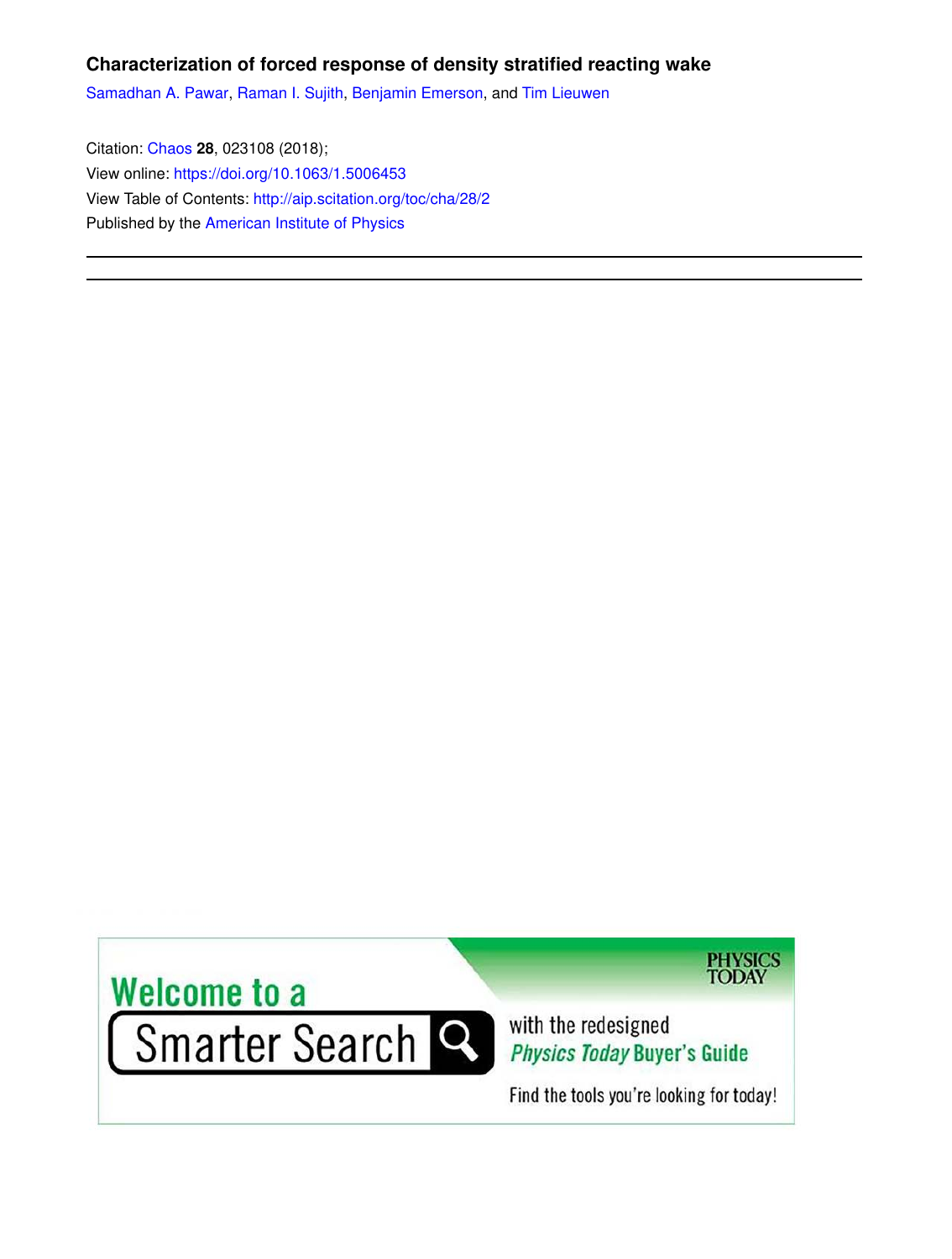

# Characterization of forced response of density stratified reacting wake

Samadhan A. Pawar,<sup>1,a)</sup> Raman I. Sujith,<sup>1</sup> Benjamin Emerson,<sup>2</sup> and Tim Lieuwen<sup>2</sup> <sup>1</sup>*Department of Aerospace Engineering, Indian Institute of Technology Madras, Chennai 600036, India* <sup>2</sup>*Department of Aerospace Engineering, Georgia Institute of Technology, Atlanta, Georgia 30332, USA*

(Received 25 September 2017; accepted 23 January 2018; published online 8 February 2018)

The hydrodynamic stability of a reacting wake depends primarily on the density ratio [i.e., ratio of unburnt gas density  $(\rho_\mu)$  to burnt gas density  $(\rho_b)$ ] of the flow across the wake. The variation of the density ratio from high to low value, keeping  $\rho_{\mu}/\rho_{b} > 1$ , transitions dynamical characteristics of the reacting wake from a linearly globally stable (or convectively unstable) to a globally unstable mode. In this paper, we propose a framework to analyze the effect of harmonic forcing on the deterministic and synchronization characteristics of reacting wakes. Using the recurrence quantification analysis of the forced wake response, we show that the deterministic behaviour of the reacting wake increases as the amplitude of forcing is increased. Furthermore, for different density ratios, we found that the synchronization of the top and bottom branches of the wake with the forcing signal is dependent on whether the mean frequency of the natural oscillations of the wake  $(f_n)$  is lesser or greater than the frequency of external forcing (*f<sup>f</sup>* ). We notice that the response of both branches (top and bottom) of the reacting wake to the external forcing is asymmetric and symmetric for the low and high density ratios, respectively. Furthermore, we characterize the phase-locking behaviour between the top and bottom branches of the wake for different values of density ratios. We observe that an increase in the density ratio results in a gradual decrease in the relative phase angle between the top and bottom branches of the wake, which leads to a change in the vortex shedding pattern from a sinuous (anti-phase) to a varicose (in-phase) mode of the oscillations. *Published by AIP Publishing.* https://doi.org/10.1063/1.5006453

In most of the practical combustion systems, the incoming flow to a combustor is preheated to a higher temperature before stabilization of a flame in the bluff body wake. The hydrodynamic stability has a strong dependence on the density ratio across the wakes. As a result, the hydrodynamic stability of preheated reacting wakes (flame) differs substantially from non-preheated ones. One important distinction is that most non-preheated reacting wakes are convectively unstable, whereas the highly preheated wakes are globally unstable.<sup>1</sup> The interaction of such reacting wakes with the acoustic field in the combustor is responsible for the generation of a highamplitude acoustic field of the combustor. Such oscillations are often referred to as thermoacoustic instability. The onset of these instabilities is undesirable for the combustor operation and needs to be avoided. Hence, it is important to study the effect that a change in the density of the incoming flow, due to preheating, has on the hydrodynamic stability of the reacting wake and the interaction of such reacting wakes with acoustics of the combustor. Such a characterization of the reacting wake was performed by Emerson and Lieuwen<sup>2</sup> by harmonically forcing the reacting wake at different conditions of density stratification. Hitherto, the response of such wakes to the external forcing was mostly based on the measures from linear theory, e.g., coherence, cross-correlation coefficient, and Fourier phase. Since the response of reacting wakes to external forcing is a nonlinear phenomenon, additional insights can be gained by the use of tools from

a)Author to whom correspondence should be addressed: samadhanpawar@ ymail.com

recurrence plot (RP) analysis and synchronization theory. With the help of these measures, we propose a framework to analyze the forced response of the reacting wake for different conditions of the flow and the forcing parameters.

## I. INTRODUCTION

Bluff bodies play a significant role in the stabilization of the flame inside the combustors of high performance systems such as ramjets, afterburners of turbojet engines, and land based gas turbine engines. $3-5$  The flames are stabilized in the low velocity recirculation zone created downstream of the bluff body.<sup>6</sup> Bluff body stabilized flames are further susceptible to other combustion phenomena such as flashback, blowoff, $\frac{7}{1}$  and thermoacoustic instability.  $8-10$ 

The flow field of a bluff body mainly consists of three topological features: boundary layers, separating shear layers, and wake. $\frac{11}{11}$  Hydrodynamic instabilities of these features play a dominant role in the aforementioned thermoacoustic instability of confined combustors.<sup>7</sup> When a high Reynolds number flow is established over the bluff body, two shear layers, consisting of high speed cold reactant flow on one side and low speed hot combustion products on the other side, are formed outside the recirculation zone.<sup>12</sup> These shear layers are hydrodynamically unstable, which results in the formation of large scale vortical structures that are further convected downstream of the bluff body. These convecting vortical structures wrinkle the flame and modulate its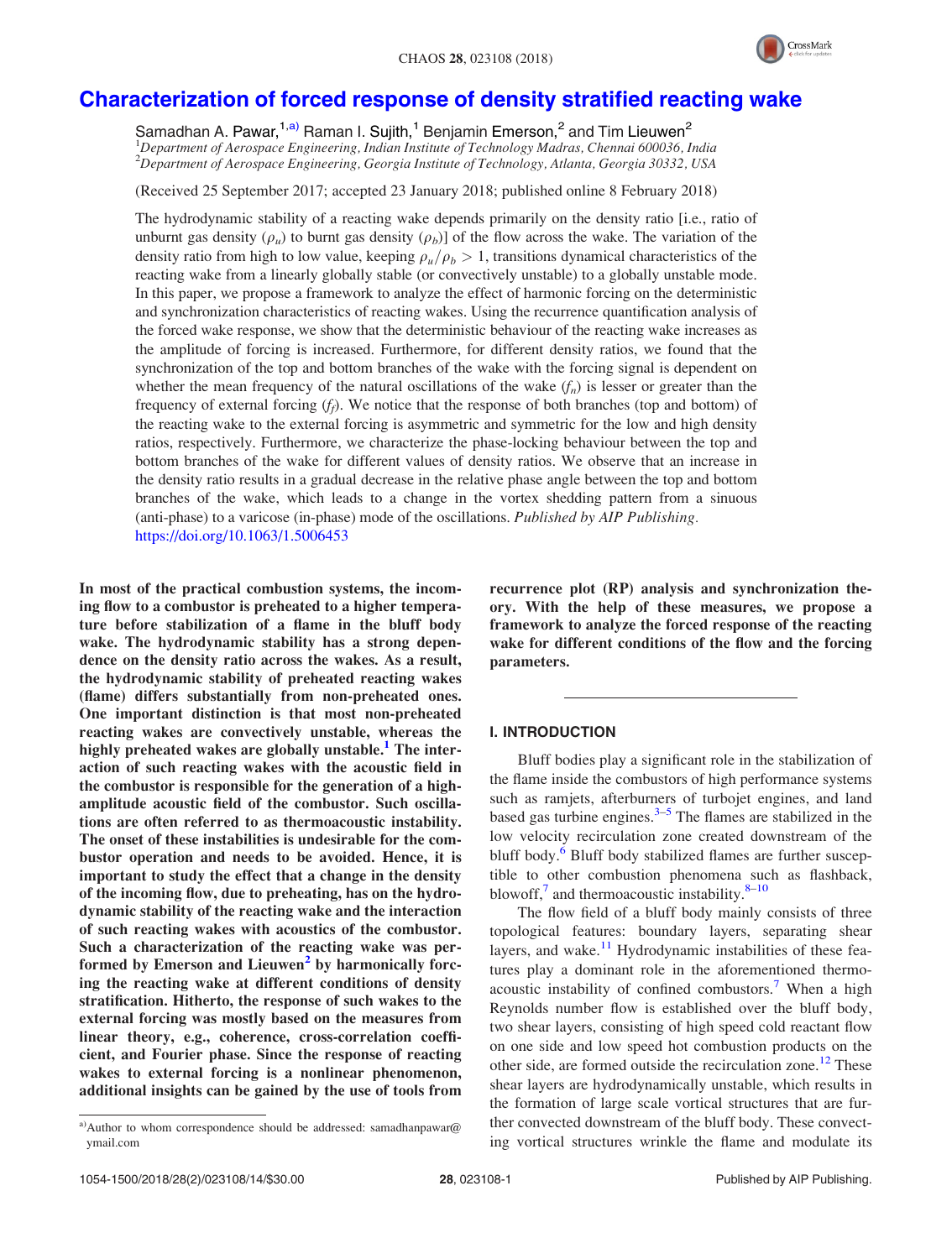heat release rate.<sup>12</sup> The modulated heat release rate adds energy to the acoustic field, $13$  which may in turn excite the hydrodynamically unstable shear layers and thus close the feedback loop necessary for the onset of thermoacoustic instability. When the instantaneous phases of these coupled processes demonstrate a perfect phase-locking,  $14,15,69$  the pressure oscillations in the system may attain a high amplitude, self-sustained state known as thermoacoustic instability. The presence of thermoacoustic instability is undesirable for combustion systems and has been an obstacle to the development of high performance engines over decades.<sup>10,16</sup>

The onset of thermoacoustic instability involves a mutual interaction between various processes of the thermoacoustic system such as acoustic oscillations in the duct, heat release rate fluctuations in the flame, hydrodynamics of the underlying flow field, and entropy waves.<sup>17</sup> The complexity in the analysis of thermoacoustic instability is reduced by separately studying the role of individual dynamical systems of the combustor which couple to generate these instabilities.<sup>18</sup> In one such approach, the flame is subjected to externally imposed velocity perturbations, and the response dynamics of the driven flame fluctuations are measured for different parameters of the external forcing.<sup>10</sup> Most of the studies on forcing in thermoacoustic systems are based on harmonic forcing.<sup>19–22</sup> Harmonic forcing is further classified into longitudinal<sup>23,24</sup> or transverse,<sup>25,26</sup> depending on whether the forcing is in the streamwise or the cross-stream direction, respectively. In this paper, we study the response of a bluff body stabilized reacting wake to an externally applied longitudinal harmonic forcing during the stable operation of the combustor. In this case, stable operation means a stable thermoacoustic system (i.e., weak feedback between flame dynamics and duct acoustics), not a hydrodynamically stable flow.

The forced response of the flame dynamics is further dependent on the global hydrodynamic stability of the underlying flow field of the combustor.<sup>2</sup> For a non-reacting wake, the flow field is either globally stable or globally unstable, $\frac{2}{3}$ depending on the Reynolds number. Global instability in high Reynolds number wakes manifests as asymmetric Bénard-von Kámán vortex shedding.<sup>28,29</sup> Regardless of the global stability of the flow, the separating shear layers will always be convectively unstable (due to Kelvin-Helmholtz instability), such that flows with globally stable wakes will be convectively unstable. Therefore, we classify the hydrodynamic stability of the flow in this study as either convectively or globally unstable modes.

The introduction of combustion alters the global stability of the bluff body wake field $30,31$  through the addition of the density ratio ( $\rho_u/\rho_b$ ) as another control parameter.<sup>1,32,33</sup> Density ratios far from unity tend to stabilize the global mode, rendering the wake convectively unstable.<sup>27</sup> This is the situation in wakes of premixed combustors with highly exothermic combustion and/or little preheat of the reactant mixture. At density ratios closer to 1 (where the density ratio equal to 1 represents a non-reacting wake), high Reynolds number wakes are globally unstable,  $32$  which happens due to weak exothermic combustion and/or high degree preheating of the reactant mixture. When the density ratio is decreased from one extreme to the other in a high Reynolds number flow, the transition from convective to global instability is observed to be not sudden; it happens gradually via intermittency.<sup>1,34</sup>

Convectively unstable and globally unstable flows exhibit substantially different forced response characteristics. Convectively unstable flows are seemingly linear amplifiers, $^{27}$  i.e., such flows display response to the both low and high values of the forcing amplitudes. Therefore, the effect of forcing is most prominent in convectively unstable flows, such as the shear layers separating from a bluff body. In contrast, globally unstable flows exhibit a nonlinear response to external disturbances.<sup>27</sup> These flows will tend to oscillate at their own natural frequency in the presence of low amplitude external forcing but may respond to the forcing when the amplitude of forcing is large. In such a situation, a nonlinear phenomenon of frequency-locking may be observed for the conditions of high amplitude forcing.<sup>35,36</sup> During the frequency-locking condition, the frequency associated with the global mode oscillations in the wake locks-in with that of the external forcing. Furthermore, to note that although the response of the forced wake to the forcing could be linear or nonlinear, the underlying flow being turbulent is highly nonlinear and inherently complex.

The effect of forcing on non-reacting wakes has been widely studied. $37-42$  In the absence of forcing, the vortex shedding frequency exhibits a certain amount of phase noise that is centered around a particular frequency, often parameterized by a Strouhal number. The application of forcing results in synchronized shedding of vortices at the frequency of forcing. The locking of this forcing frequency with the frequency of vortex shedding depends on the difference between these frequencies and the amplitude of forcing. For larger frequency spacing, a higher value of forcing amplitude is required for the entrainment of these frequencies. $43$ 

For reacting wakes, the effect of forcing on the dynamics of the flame for high density ratios ( $\rho_u/\rho_b \gg 1$ , convectively unstable flow) and low density ratios  $(\rho_{\mu}/\rho_{\mu} \rightarrow 1,$ globally unstable) is quite different due to the difference in the stability of the underlying hydrodynamic flow field. The first study to systematically quantify the response of the reacting wake to the harmonic forcing, for different conditions of the density ratio, was performed by Emerson and Lieuwen.<sup>2</sup> They found that although the longitudinal forcing naturally excites the varicose mode (symmetric vortex shedding), the sinuous mode (asymmetric vortex shedding) is the fastest-growing mode downstream of the bluff body wake for a wide range of density ratios when  $f_n \approx f_f$ . When the forcing frequency is near the natural frequency of the global mode, the sensitivity of the external forcing is different for the flame edge fluctuations and for the heat release rate fluctuations. At this condition of forcing, the heat release rate fluctuations are minimum, and the transversely induced flame edge fluctuations are maximum, referred to as resonant amplification.<sup>2</sup> For a fixed value of the forcing amplitude, the increase in the density ratio results in an increase in the region of resonant amplification of the system.<sup>44</sup>

In this paper, we extend the analysis of Emerson and Lieuwen<sup>2,44</sup> and propose a framework to characterize the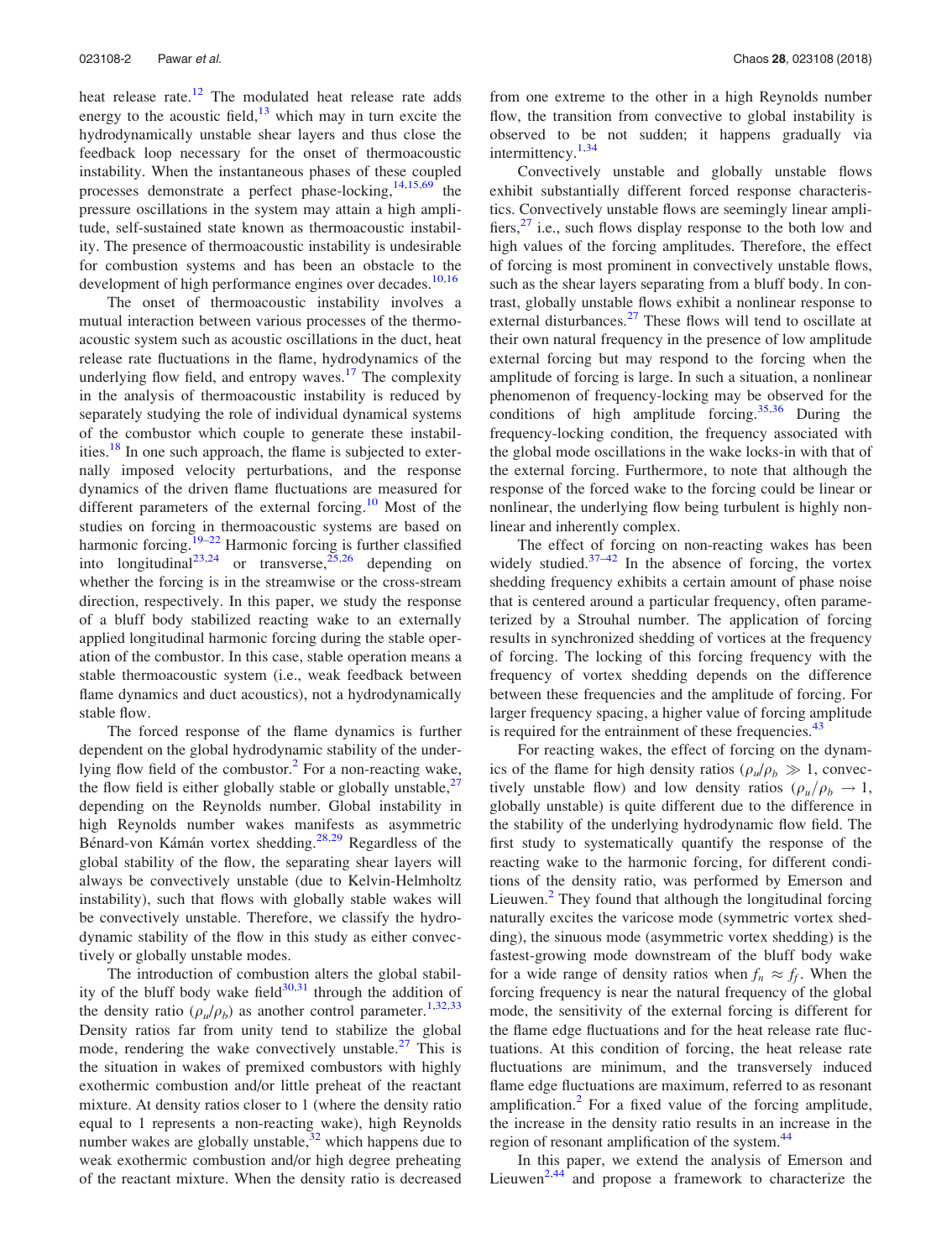forced response of a highly turbulent, density stratified, bluff body stabilized reacting wake using various tools from the dynamical systems theory. $45-48$  In the previous studies, the characterization of reacting wakes was based on measures from linear theory.<sup>2,24,49</sup> However, since the response of the reacting wake (or flame) to the external forcing is nonlinear,  $50$  it is necessary to have a framework to understand the interactions between the signals of forcing and forced response of the wake in a better manner. Recently, for a case of hydrodynamically unstable flow field, Juniper and coworkers used the framework of forced synchronization $51$  to study the forced response of a low density jet,  $52$  a diffusion flame,  $53$  and a swirl-stabilized flame<sup>54</sup> at different conditions of the forcing parameters. Using the theory of synchronization, they characterized various dynamical states of the forced flame response, such as quasiperiodicity, phasedrifting, phase trapping, and phase locking, which were unnoticed previously in the literature. In a similar manner, here we characterize the various other aspects of the forced wake dynamics such as determinism, symmetry of phaselocking of the top and bottom branches of the wake with the forcing, and the relative phase angle of the vortex shedding from the trailing edges of the bluff body. With this, our study provides an experimental evidence wherein we show that the high-density ratio (convectively unstable) reacting wakes are more receptive to forcing than the low-density ratio (globally unstable) reacting wakes.

## II. DESCRIPTION OF THE EXPERIMENTAL SETUP AND DATA ANALYSIS

The experimental setup consists of two premixed combustors connected in a series. Natural gas and air are premixed and burned in both the combustors. The first combustor acts as a vitiator, whose purpose is to raise the temperature of reactants going into the second combustor. The second combustor consists of a bluff body, with a 2D ballistic shape, used to stabilize the flame in high speed flows. The bluff body span covers the entire combustor width, thus creating a nominal 2D flow in the system. The aspect ratio, the ratio of the height of the bluff body with a width of the second combustor, is 0.15. Quartz glass windows on all four sides of the second combustor provide optical access required for flame imaging. Further details of the experimental facility and its design are provided in the work of Emerson and Lieuwen.<sup>2</sup>

The experimental rig is designed in a manner that allows independent control of the density ratio of the unburned and burned gases present across the flame  $(\rho_u/\rho_b)$  and the lip velocity of the flow (*Ulip*). Another control parameter is the shape of the bluff body which controls the shear layer thickness and also the alignment between the velocity and density profiles; however, we do not focus on this parameter in the present study. Since  $\rho_u/\rho_b = T_b/T_u$ , the density ratio ( $\rho_u/\rho_b$ ) across the flame is varied by varying the preheating temperature of reactants  $(T_u)$  entering into the second combustor. Secondary fuel and air supply lines are provided in between the two combustors to have flexibility in varying the density ratio and flow velocity in the second combustor. Thus, the inlet temperature to the second combustor (after vitiation in the first combustor and after the addition of secondary air and fuel) is varied from 770 K to 1200 K. Thus, the density ratio can be varied systematically aiding in the study of the growth rate of the hydrodynamic global mode in the system. As we sweep the density ratio from a low ( $\rho_u/\rho_b = 1.7$ ) to a high  $(\rho_u/\rho_b = 2.4$  and 3.2) value, the flow dynamics gradually transition from a globally unstable [Fig.  $1(a)$ ] to a convectively unstable [Figs.  $1(c)$  and  $1(d)$ ] mode through intermittency [Fig. 1(b)]. During intermittency ( $\rho_u/\rho_b \approx 2$ ), flow dynamics fluctuate between convectively unstable and globally unstable modes in an apparently random manner. The equivalence ratio and the adiabatic flame temperature in the main combustor were maintained in the range of 0.7  $\langle \phi \rangle$  < 0.75 and 1950  $\langle T_b \rangle$  2030 K, respectively. Great care was taken to operate this combustor well away from the boundaries of blowoff of the flame, where additional flame and flow dynamics can occur.7,55,56

Two loudspeakers are mounted on the tubes placed 1 m upstream of the second combustor. The harmonic signal generated using a function generator is amplified and then fed to drive the speakers. As the first transverse mode of the second combustor is 5000 Hz, the multi-dimensional disturbances generated in the system are evanescent and decay quickly. Thus, the acoustic excitation in the second combustor is effectively planar. In all experiments, the forcing frequency  $(f_f)$  is fixed at a constant value of 515 Hz and the natural frequency of the global mode is varied across this forcing frequency. To achieve this, the lip velocity of the flow  $(U_{lip})$  is varied in such a way that the mean frequency of natural oscillations  $(f_n)$  in the flame is less than, equal to, or greater than  $f_f$ . This has the additional effect of increasing the global mode limit cycle amplitude as the ratio *f<sup>n</sup>* /*ff* is increased.



FIG. 1. (a)–(d) The instantaneous CH\* chemiluminescence images of the unforced bluff-body stabilized flame acquired during different values of density ratio such as  $\rho_u/\rho_b = 1.7, 2$ , 2.4, and 3.2, respectively. With a change in the density ratio, the reacting wake dynamics changes from (a) a globally unstable to (c) and (d) a convectively unstable mode through (b) an intermittently oscillatory mode.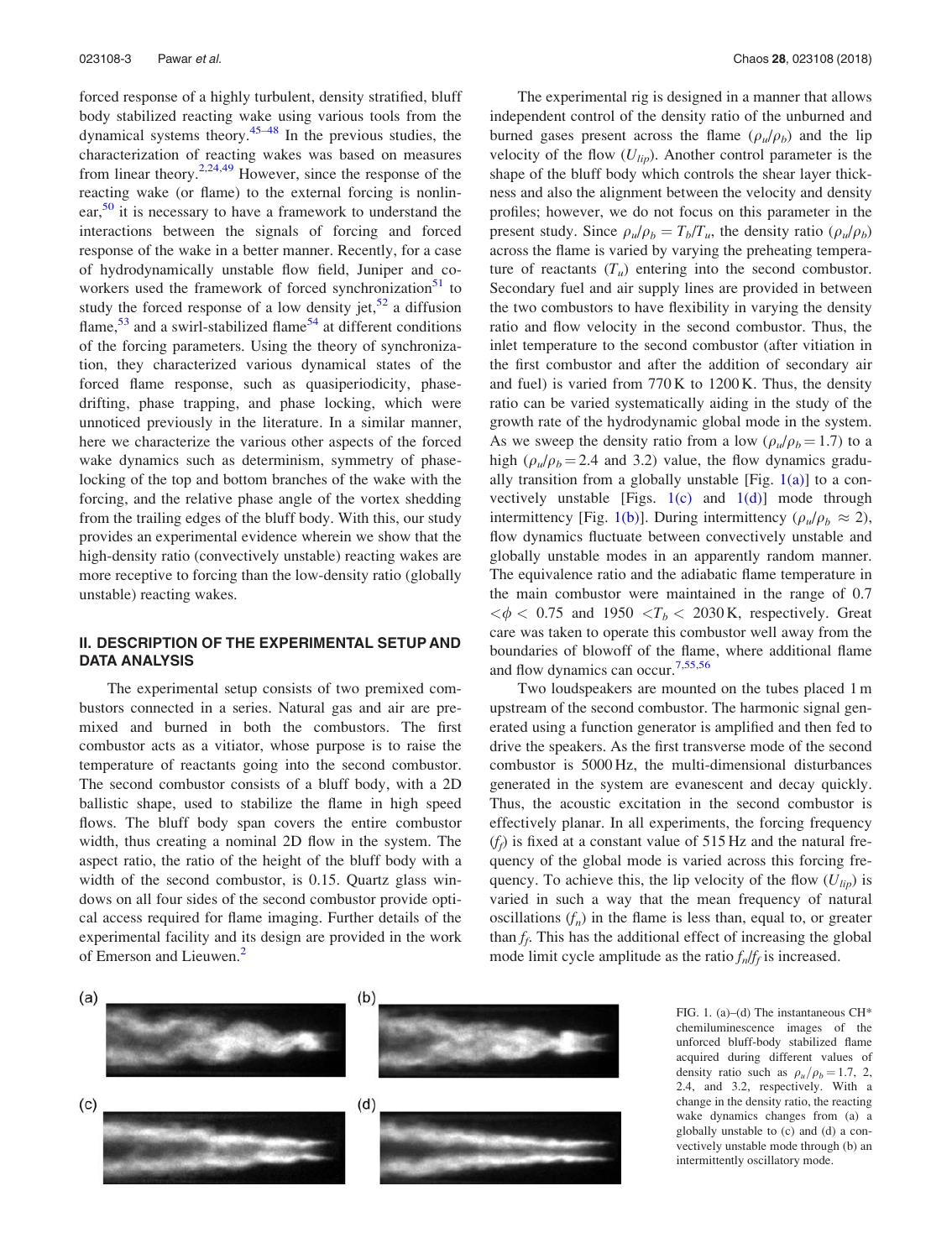The line of sight integrated (along with the bluff body span) imaging of flame CH\* chemiluminescence is performed at different conditions of the forcing parameters and density ratios. The high speed CH\* chemiluminescence images of the flame are captured using a high speed CMOS camera with  $21.7 \mu m$  pixels, a sampling frequency of 5000 Hz, and a pixel resolution of  $768 \times 384$ . The exposure time is fixed at 1/5000 s. The camera is outfitted with a 135 mm lens at  $f/2.8$ , with a magnification of 1:17.1. The imaging was performed such that a  $286 \text{ mm} \times 80 \text{ mm}$  region of the main combustor is imaged on  $768 \times 215$  pixels. This captured region of the combustor covers the span from the trailing edge of the bluff body to 15 times bluff body diameters downstream. The flame images are captured through a bandpass filter centered at 434 nm, with 90% transmission between 425.5 nm and 442.5 nm. A total of 4000 images are acquired at every value of the control parameter.

#### III. RESULTS AND DISCUSSION

In this section, we first compare the dynamics of the flame in the absence of forcing with that in the presence of forcing when the forcing amplitude is high. We subsequently move our attention to detect the phase-locking (or synchronization) behaviour of the oscillations in the flame (reacting wake) with the forcing signal. Towards this purpose, we compute the local heat release rate fluctuations from the top and bottom halves of the flame at an unforced state  $(A_f = 0)$ and forced at an amplitude of  $A_f = 0.02$ . Here,  $A_f = |u'_{lip}(f_f)|$  $(2f_fD)$  is the normalized amplitude of the forcing obtained from the ratio of unsteady axial velocity at the bluff body lip  $(u'_{lip})$  acquired from the PIV measurement (discussed in detail in Ref. 2) to the diameter of the bluff body (*D*), and *f<sup>f</sup>* is the frequency of periodic forcing.

## A. Comparison of dynamics of unforced and forced oscillations of the reacting wake

We see from Figs.  $2(a)-2(d)$  that, during the state of unforced oscillations, the flame edge is weakly modulated, wherein the oscillations in the flame are mainly due to the underlying hydrodynamic instability of the reacting flow. In contrast, the forced flame exhibits oscillatory corrugations on both sides of its surface, as seen in Figs.  $2(e)-2(h)$ . These wavy patterns in the flame edge are the result of shedding of large scale vortical structures from the trailing edges of the



FIG. 2. The instantaneous CH\* chemiluminescence images of the flame shown for different time instances of the oscillation cycle captured during (a)–(d) unforced  $(A_f = 0)$  and (e)–(h) forced  $(A_f = 0.02)$  states. The time series of the local heat release rate fluctuations acquired from (i) and (j) top [shown by the red line in (a)] and (k) and (l) bottom [shown by the yellow line in (a)] branches of the flame correspond to  $A_f = 0$  and  $A_f = 0.02$ , respectively. The parameters that are fixed are  $x/D = 3$ ,  $\rho_u / \rho_b = 2$ ,  $U_{lip} = 40$  m/s, and  $f_n/f_f \approx 1$ . The flow direction is from right to left.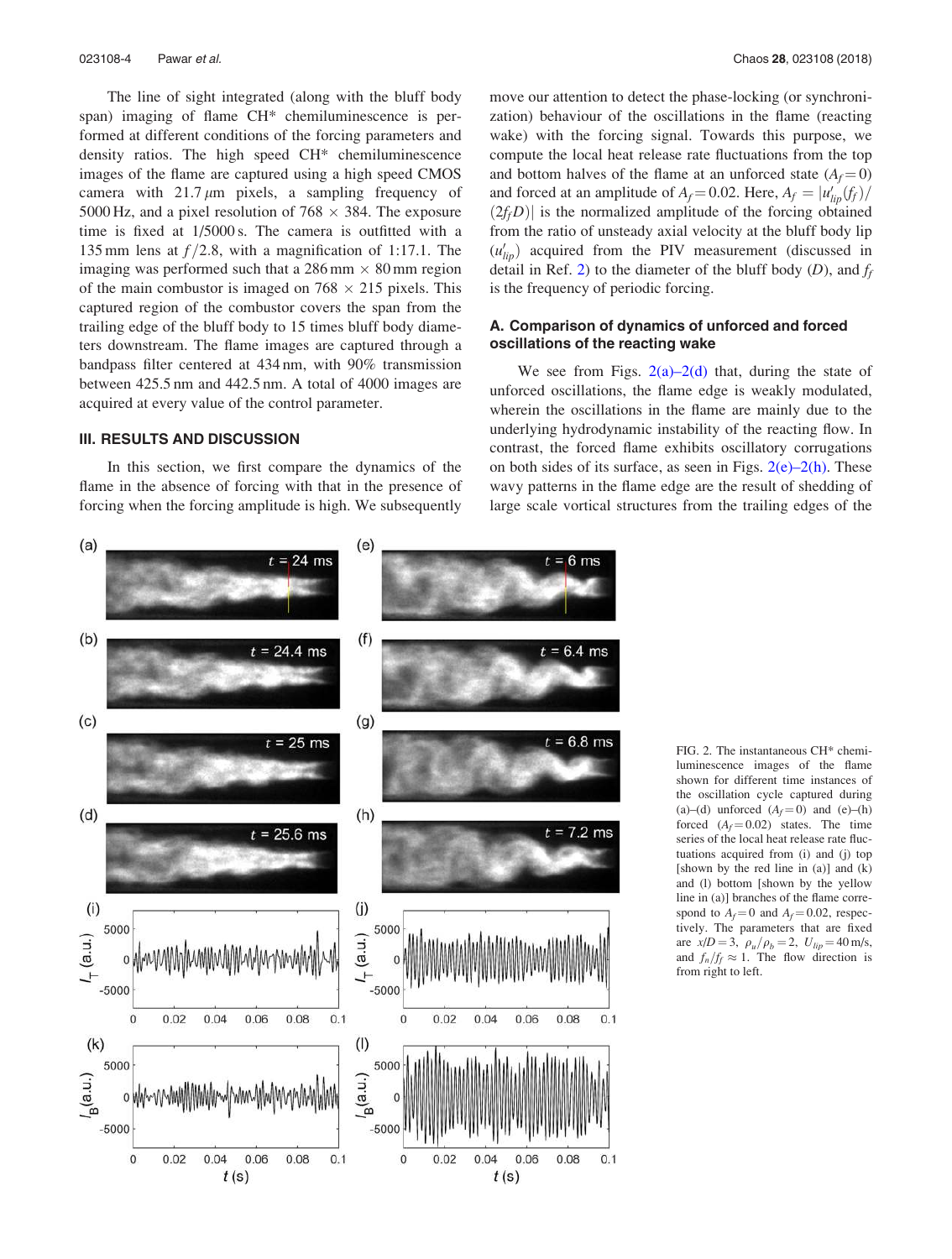bluff body at a frequency equal to that of the external perturbations (since  $f_n/f_f \approx 1$ ). The vertical lines shown in the flame images [in Figs.  $2(a)$  and  $2(e)$ ] with different colors divide the near field of the wake into two equal halves representing the top (red line) and the bottom (yellow line) branches of the flame. The location of the line is chosen at  $x/D = 3$ , which is the same as that of the analysis performed by Emerson and Lieuwen.<sup>2</sup> The instantaneous local heat release rate fluctuations of the top  $(I_T)$  and bottom  $(I_B)$ portions of the flame are obtained by summing all the pixel intensities lying along the respective lines. The time series corresponding to these local heat release rate fluctuations  $(I_T \text{ and } I_B)$  for the conditions of unforced state are shown in Figs.  $2(i)$  and  $2(k)$ , and forced state are shown in Figs.  $2(j)$ and  $2(1)$ . During the unforced state, the oscillations in the flame are aperiodic, which, thereafter, transition to seemingly periodic oscillations due to the application of high amplitude forcing to the flame. We notice an increase in the amplitude of the local heat release rate fluctuations due to forcing.

We, further, characterize the dynamics of these local heat release rate fluctuations in a higher dimensional phase space by using a time-delay embedding theorem proposed by Takens.<sup>57</sup> According to this theorem, a univariate time series can be appropriately embedded into a higher dimensional space if a proper value of the time delay  $(\tau)$  and the embedding dimension (*d*) are chosen. The optimum value of the time delay can be calculated from the average mutual information, $58$  and the minimum embedding dimension can be calculated from the method of false nearest neighbors.<sup>59</sup> A detailed description of the use of Takens' embedding theorem to construct a phase space is found in the work of Abarbanel *et al.*<sup>45</sup> The value of optimum time delay corresponds to the first local minimum of the average mutual information, $58$  and the minimum embedding dimension is chosen as the next dimension to the value where the percentage of false nearest neighbors becomes zero for the first time.<sup>59</sup>

Figure 3 shows a three-dimensional reconstructed phase space of the local heat release rate fluctuations obtained from the top  $(I_T)$  and bottom  $(I_B)$  branches of the flame corresponding to unforced [Figs.  $3(a)$  and  $3(b)$ ] and forced at  $A_f = 0.02$  [Figs. 3(c) and 3(d)] states, respectively. For the unforced case, the attractors of the local flame dynamics show a clutter of trajectories in the phase space due to their aperiodic nature, whereas, during the condition of high amplitude forcing, the phase portraits show a relatively regular behaviour wherein the trajectories are arranged into a distorted oval structure. The scatter of these trajectories in the phase space is a result of the variation in the amplitudes of the periodic oscillations observed in the local heat release rate fluctuations.

The recurrence behaviour of these phase space trajectories is further characterized by using recurrence plots $^{60}$  (RP). Recurrence is a property of deterministic dynamical sys $t_{\rm em}$ <sup>60</sup> in which the recurrent behaviour of a phase space trajectory is captured in a region which has been previously visited by the same trajectory. Recurrence plots help in characterizing various dynamical states such as periodic, quasiperiodic, chaotic, random, and intermittency displayed by the system.<sup>46</sup> In order to construct a recurrence plot, we first need to reconstruct the dynamics of the system in the embedded dimensional phase space (as described previously). Then, the recurrence properties of these phase space trajectories are calculated by finding the distance between any state point of the trajectory and all other points. In practice, since the trajectories in the phase space do not recur exactly at the same point, we need to provide an appropriate value of the threshold to quantify their recurrences. The choice of the threshold further depends on the use of this technique to a particular problem in hand. The equation used for computing the recurrence matrix is given by

$$
R_{i,j} = \Theta(\epsilon - ||x_i - x_j||), \qquad (1)
$$

where  $i, j = 1, 2, ..., N_1, x_i$  and  $x_j$  are the delayed vectors,  $\epsilon$  is the predefined threshold,  $||.||$  is the Euclidian norm, and  $\Theta$  is the Heaviside step function.  $N_1(=N-(d-1)\tau)$  is the total number of state points on the phase space trajectory, where *N* is the total number of points in the signal, *d* is the embedding dimension, and  $\tau$  is the time delay. When the phase space trajectory recurs,  $R_{i,j}$  becomes one and is marked as a



FIG. 3. The reconstructed phase portraits of the local heat release rate fluctuations obtained from the top  $(I_T)$  and bottom  $(I_B)$  halves of the flame for the conditions of (a) and (b) unforced  $(A_f = 0)$  and (c) and (d) forced at amplitude  $A_f = 0.02$ . The parameters chosen for the reconstruction of the phase space are  $\tau = 0.6$  ms and  $d = 6$ . The conditions that are fixed are *x*/*D*  $= 3, U_{lip} = 40 \text{ m/s}, f_n/f_f \approx 1, \text{ and}$  $\rho_u/\rho_b = 2.$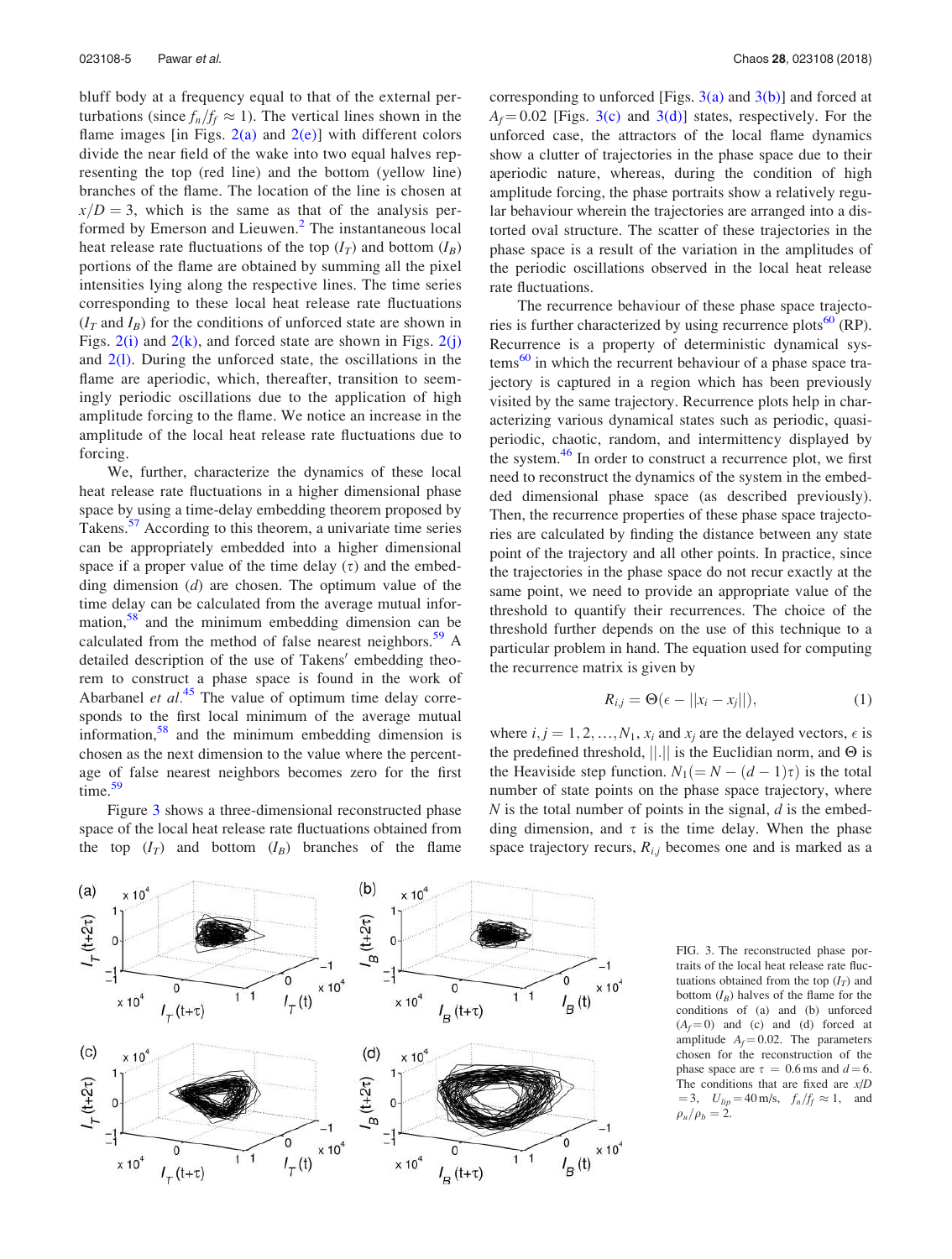black point in the RP. For non-recurring points, the value of  $R_{i,j}$  is zero and is marked as a white point in the RP. Thus, the recurrence plot consists of black and white points, wherein these points are arranged mainly in three orientations as diagonal, horizontal, and vertical.

In Fig. 4, the RPs of the local heat release rate fluctuations obtained from the top and bottom halves of the flame in the absence of forcing [Figs.  $4(a)$  and  $4(b)$ ] and in the presence of forcing at  $A_f = 0.02$  [Figs. 4(c) and 4(d)] are shown. In the absence of forcing, the RP shows rarer structures of broken lines that are aligned parallel to the main diagonal in the plot. We further note that these short (or broken) diagonal lines are distributed in an apparently random manner. During the state of maximum forcing, the RP appears to be denser with most of the recurrence points aligned along the broken diagonal lines. The lesser the density of the black points, the weaker the recurrence of the phase space trajectory. The existence of short (or broken) diagonal lines in the RPs is an artifact of the presence of either chaotic oscillations<sup>61,62</sup> or higher fluctuations (due to background noise) in the amplitude of periodic signals. In contrast, for white noise signals, the RPs will have only single isolated black points due to their non-recurring behaviour. We subsequently quantify the recurrence properties of the phase space trajectories when the amplitude of the forcing is varied.

In Figs.  $4(e)$  and  $4(f)$ , we plot the variation of two quantitative measures of recurrence  $62,63$  known as the recurrence rate (%*RR*) and determinism (%*DET*), respectively, for different values of the forcing amplitude. The recurrence rate captures the percentage of a total number of state points of a phase space trajectory that recurs inside the threshold. It is calculated as

$$
RR = \frac{1}{N_1^2} \sum_{i,j=1}^{N_1} R_{i,j}.
$$
 (2)

On the other hand, determinism captures the percentage of the total number of recurrence points that align in parallel with the main diagonal line in the RP. The determinism is calculated as

$$
DET = \frac{\sum_{i=l_{min}}^{N_1} lP(l)}{\sum_{i,j=1}^{N_1} R_{i,j}}
$$
(3)



FIG. 4. The recurrence plots of the local heat release rate fluctuations obtained from the top  $(I_T)$  and bottom  $(I_B)$  portions of the flame for (a) and (b) the absence of forcing and (c) and (d) the presence of forcing at  $A_f = 0.02$ . The variation of recurrence quantification measures such as (e) %*RR* and (f) %*DET* is plotted for different values of the forcing amplitude. The conditions that are fixed are  $x/D = 3$ ,  $U_{lip} = 40$  m/s,  $f_n/f_f \approx 1$ , and  $\rho_u/\rho_b=2$ . Recurrence parameters used for plotting are time delay  $(\tau) = 0.6 \,\text{ms}$ , embedding dimension  $(d) = 6$ , recurrence threshold  $(\epsilon) = 20\%$ of the maximum size of the attractor, and the number of data points equal to 1000.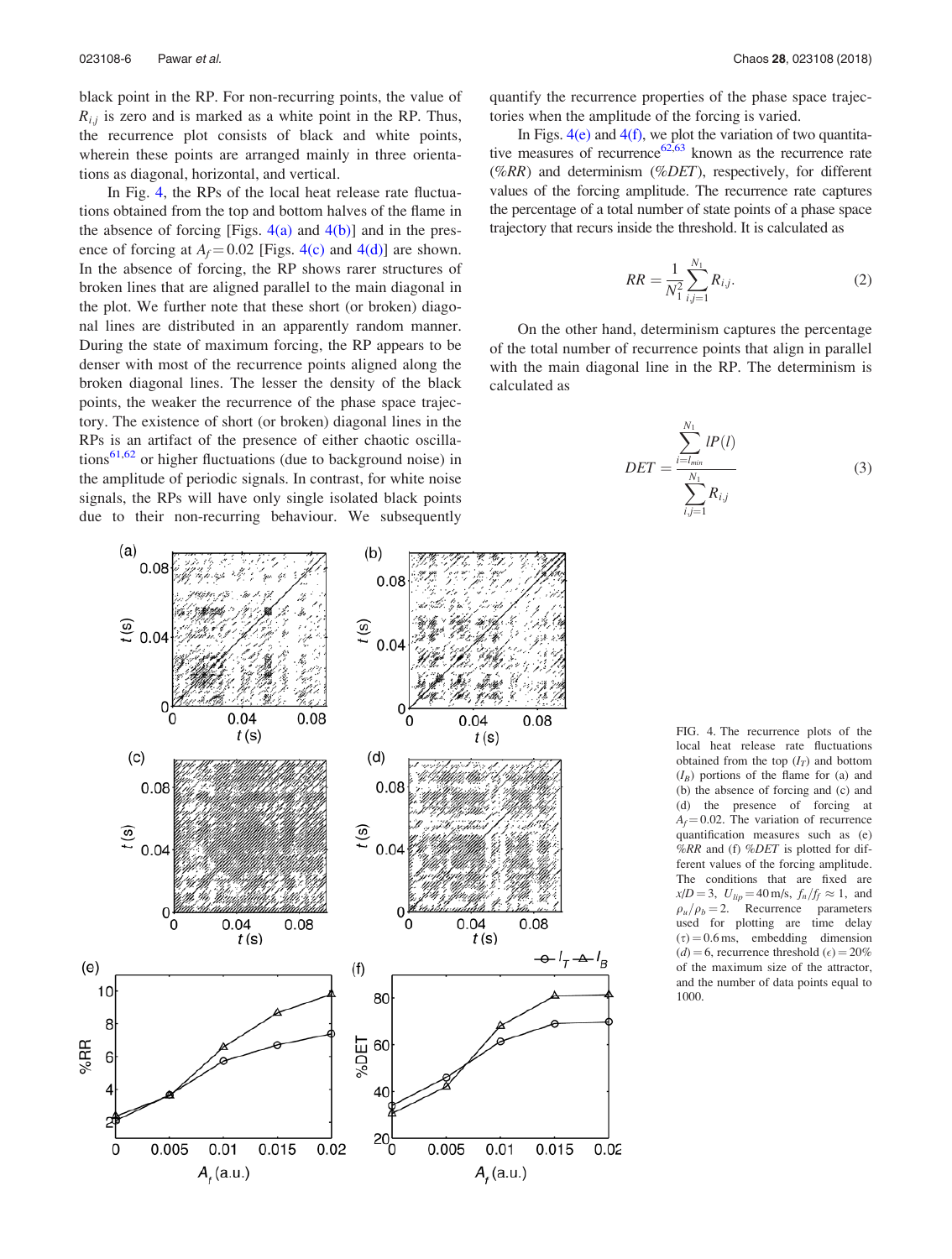where *P*(*l*) is the histogram of the lengths *l* that form diagonal lines in the RP ( $l_{min}$  = 2 Points). Determinism is a measure of predictability of the dynamical system. It takes higher and lower values for the regular and irregular behaviours of the system dynamics, respectively. We notice an increase in the values of %*RR* and %*DET* with an increase in the forcing amplitude. A significantly higher value (as compared to zero) of %*DET*, during the unforced state, indicates the presence of deterministic or possibly a chaotic behaviour $\frac{61,62,64,65}{61}$  in the local dynamics of the heat release rate signal. The amount of determinism and also periodicity increases with an increase in the forcing amplitude and reaches a maximum value at  $A_f = 0.02$ .

### B. Detection of symmetry of forced response of the reacting wake

The dynamics of the forced flame response obtained in terms of local heat release rate fluctuations is further investigated for off-resonance conditions (i.e.,  $f_n/f_f < 1$  and  $f_n/f_f > 1$ ) of forcing. As the heat release rate fluctuations obtained from the top and bottom branches of the flame during the unforced state are broadband [Fig.  $6(a-I)$ ] and  $6(a-II)$ ], the detection of the exact value of natural frequencies of the signal from visual inspection of their frequency spectrums is difficult. Nevertheless, the flow velocity conditions can be maintained in such a way that the mean frequency  $(f_n = (1/2\pi) \langle d\phi/dt \rangle$ , where  $\phi$  is the instantaneous phase of the signal) of the overall selected frequency range of the heat release rate fluctuations, at a given condition of the frequency ratio, is lower than, nearly equal to, or greater than  $f_f$ . Figure 5 shows the comparison of reconstructed phase portraits of the top and bottom halves of the flame obtained for both conditions of frequency ratios,  $f_n/f_f < 1$ and  $f_n/f_f > 1$ , and four different values of the density ratios (i.e.,  $\rho_u/\rho_b = 1.7$ , 1.9, 2, and 2.4). Here,  $\rho_u/\rho_b = 1.7$  and 1.9 (low density ratios) correspond to the globally unstable flow,  $\rho_u/\rho_b=2$  (intermediate density ratio) corresponds to the situation of intermittency where the flow dynamics fluctuates between globally and convectively unstable flow characteristics, and  $\rho_{\mu}/\rho_{b} = 2.4$  (high density ratio) corresponds to the convectively unstable flow. We observe in Figs.  $5(a)$  and 5(b) that during the case of low density ratios ( $\rho_{\mu}/\rho_{\bar{p}} = 1.7$ and 1.9) and when  $f_n/f_f < 1$ , the phase space trajectories of the top side of the flame display a clutter behaviour, whereas those for the bottom side of the flame show a seemingly regular structure. The situation reverses at these density ratios when  $f_n/f_f > 1$ , wherein the top side of the flame has seemingly a regular behaviour and the bottom side of the flame has a noisy behaviour in the phase space. We hypothesize that small, inherent asymmetry in the geometry may provide a "reference" to the fluid dynamics. This reference allows the flow to respond with a repeatable directionality to its asymmetry. An interesting pair of observations is (a) the repeatability of this phenomenon, which demonstrates a high degree of sensitivity to small geometrical imperfections, and (b) the switching of the directionality of this asymmetry as the frequency ratio  $(f_n/f_f)$  is varied. Furthermore, we notice a seemingly regular behaviour of



FIG. 5. The reconstructed phase portraits of the local heat release rate fluctuations obtained from the top and bottom sides of the flame are shown for the conditions of two frequency ratios  $f_n/f_f < 1$  and  $f_n/f_f > 1$  and four density ratios (a)  $\rho_u/\rho_b = 1.7$ , (b)  $\rho_u/\rho_b = 1.9$ , (c)  $\rho_u/\rho_b = 2$ , and (d)  $\rho_u/\rho_b = 2.4$ . The flow velocity conditions, for  $\rho_u/\rho_b = 1.7$  ( $U_{lip} = 35$  m/s and 44 m/s), for  $\rho_u/\rho_b = 1.9$  ( $U_{lip} = 35$  m/s and 46 m/s), for  $\rho_u/\rho_b = 2$  ( $U_{lip} = 34$  m/s and 46 m/s), and for  $\rho_u/\rho_b = 2.4$  (U<sub>lip</sub> = 34 m/s and 45 m/s), are chosen such that the conditions of frequency ratios are  $f_n/f_f < 1$  and  $f_n/f_f > 1$ , respectively. The parameters chosen for the reconstruction of the phase space are optimum time delay  $\tau = 0.6$  ms and embedding dimension  $d = 6$ . The conditions that are fixed are *x*/*D* = 3 and  $A_f = 0.02$ .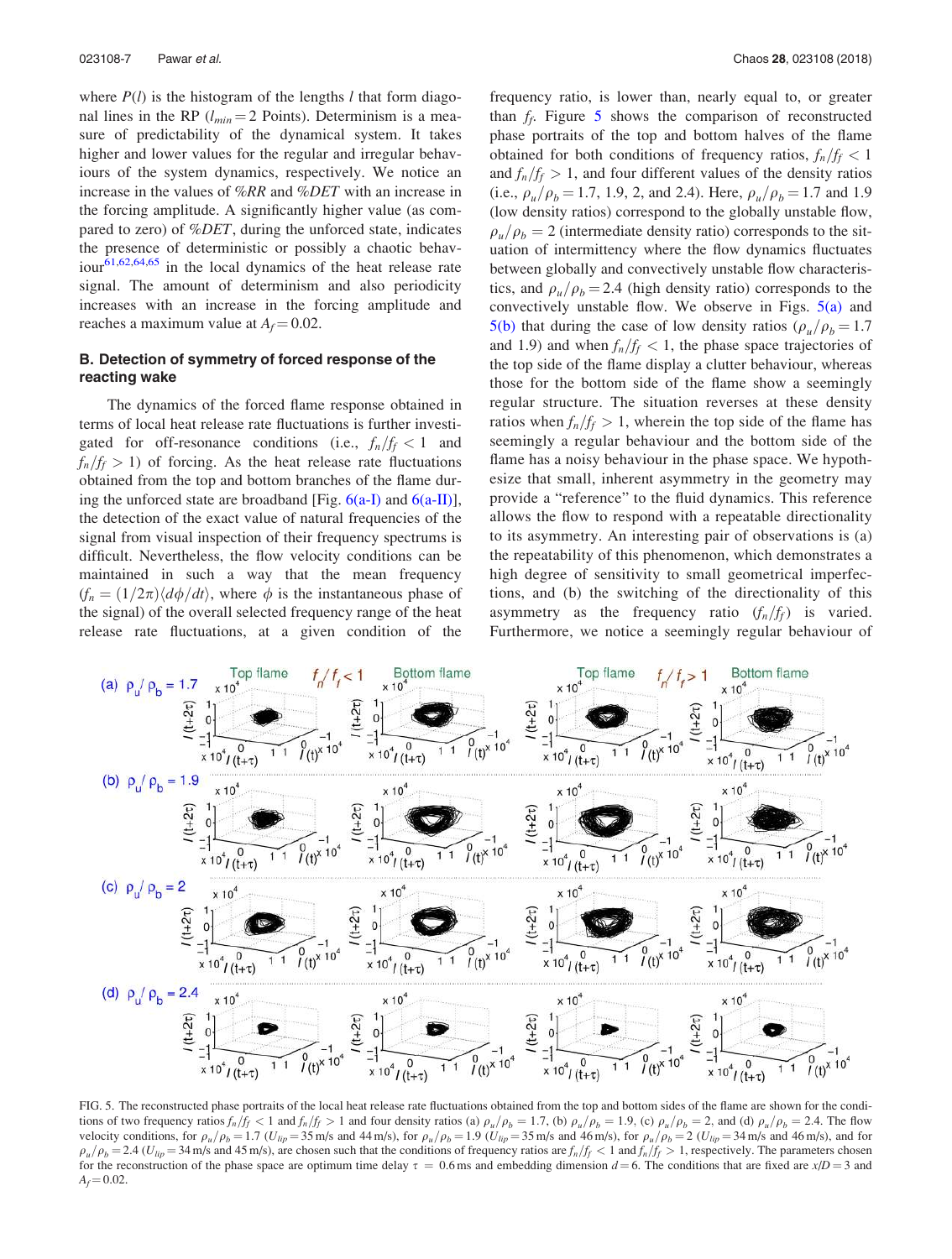the phase space trajectory for intermediate ( $\rho_u/\rho_b = 2$ ) and sufficiently higher values ( $\rho_u/\rho_b = 2.4$ ) of the density ratios [in Figs.  $5(c)$  and  $5(d)$ ] irrespective of the values of frequency ratios  $(f_n/f_f < 1 \text{ or } f_n/f_f > 1)$ . These observations of the flame dynamics in the phase space suggest that the response of the flame to the periodic forcing is asymmetric for the values of lower density ratios ( $\rho_u/\rho_b = 1.7$  and 1.9), where the unforced reacting flow dynamics is globally unstable.<sup>1</sup> On the contrary, such a behaviour of the flame dynamics is relatively symmetric for the intermediate  $(\rho_u/\rho_b = 2)$  and the higher  $(\rho_u/\rho_b = 2.4)$  density ratios, where the unforced reacting flow dynamics is observed to be intermittent and convectively unstable, respectively.<sup>1,34</sup> This behaviour of flame dynamics is, however, expected in convectively unstable cases due to the symmetric nature of the forcing.

The qualitative observations of the symmetry in the forced flame response during off-resonance conditions at different density ratios (as shown in Fig. 5) further motivate us to quantify this symmetry aspect using a framework of synchronization. Here, we turn our attention to characterize the phase-locking behaviour of the local heat release rate fluctuations obtained from top and bottom branches of the flame with the forcing signal. In doing so, we calculate the instantaneous phases of these signals from an analytic signal approach based on the Hilbert transform.<sup>47</sup> The analytic signal  $(\zeta(t))$  is a complex quantity, where the real part is the original signal  $(x(t))$  and the imaginary part is the Hilbert transform of  $x(t)$ , i.e.,

$$
H[x(t)] = P.V. \pi^{-1} \int_{-\infty}^{\infty} \frac{x(\tau)}{(t-\tau)} d\tau.
$$
 (4)

Therefore, the analytic signal is defined by  $\zeta(t) = x(t)$  $\phi(t) = A(t)e^{i\phi(t)}$ . Here,  $\phi(t)$  is the instantaneous phase and  $A(t)$  is the instantaneous amplitude of the signal. The mean frequency of the signal is then calculated as  $\omega = \langle d\phi/dt \rangle$ . In the Hilbert transform, the integral is evaluated for the Cauchy principal value (P.V.). The instantaneous relative phase between the signals is calculated as  $\Delta\phi_{1,2}(t) = \phi_1(t) - \phi_2(t)$ . The condition for phase locking (or synchronization) is given by  $|\phi_1(t) - \phi_2(t)| \leq \text{constant}$ . During this condition, if the signals are contaminated with noise, the plot of the relative phase will show fluctuations around a constant phase difference; otherwise, it will be a straight horizontal line. When the signals are desynchronized, the relative phase between them will be unbounded and exhibits a continuous increase or decrease (depending on whether  $\omega_1$  is greater or lesser than  $\omega_2$ ) with time. This condition is known as phase drifting in the synchronization literature.<sup>47</sup> The instantaneous phase calculated from the Hilbert transform will have a physical meaning only if the governing signal is a narrowband and the representation of this signal in the analytic plane has a proper center of rotation.<sup>66</sup>

Figures  $6(I)$  and  $6(II)$  show two different ways of representing the spectral properties of the signals, where Fig.  $6(I)$ corresponds to a time-frequency plot based on the wavelet transform and Fig.  $6(II)$  demonstrates the amplitude spectrum of the signal obtained from the fast Fourier transform. Here, we use the continuous wavelet transform $67$  (CWT) to represent the localized time varying frequency content of the heat release rate signal. The mathematical formula to calculate CWT is given by $^{68}$ 

$$
W(s,t_0) = \int_{-\infty}^{\infty} x(t) \Psi_{s,t_0}^*(t) dt,
$$
 (5)

where  $x(t)$  is the signal and  $\Psi_{s,t_0}^*(t)$  represents the complex conjugate of the mother wavelet function,  $\Psi_{s,t_0}(t)$ . Here,  $\Psi_{s,t_0}(t) = \frac{1}{\sqrt{s}} \Psi_0(\frac{t-t_0}{s})$ , wherein *s* is the time scale that determines the width of  $\Psi_0$  and  $t_0$  is the time shift of the wavelet function.

We use a complex Morlet wavelet<sup>68</sup> as the mother wavelet for our analysis. The Morlet wavelet is the most common mother wavelet function used in the analysis of practical sinusoidal signals. The complex nature of this wavelet



FIG. 6. (I) Time-frequency plot obtained from wavelet transform, (II) amplitude spectrum obtained from Fourier transform, and (III) analytic plane representation of the signal. These plots demonstrate the different properties of local heat release rate fluctuations obtained from the bottom half of the flame (I) for different conditions: (a) unforced  $(A_f = 0)$ , (b) forced at high amplitude  $(A_f = 0.02)$ , and (c) filtered signal corresponding to the forced state. The conditions that are fixed are *x*/*D*  $=$  3,  $U_{lip}$   $=$  35 m/s,  $f_n/f_f$  < 1, and  $\rho_u/$  $\rho_b = 1.7$ . The forcing frequency  $(f_f)$  is fixed at 515 Hz. The frequency range chosen for bandpass filtering of the heat release rate signals is  $0.5f_f < f_f < 1.5f_f$ .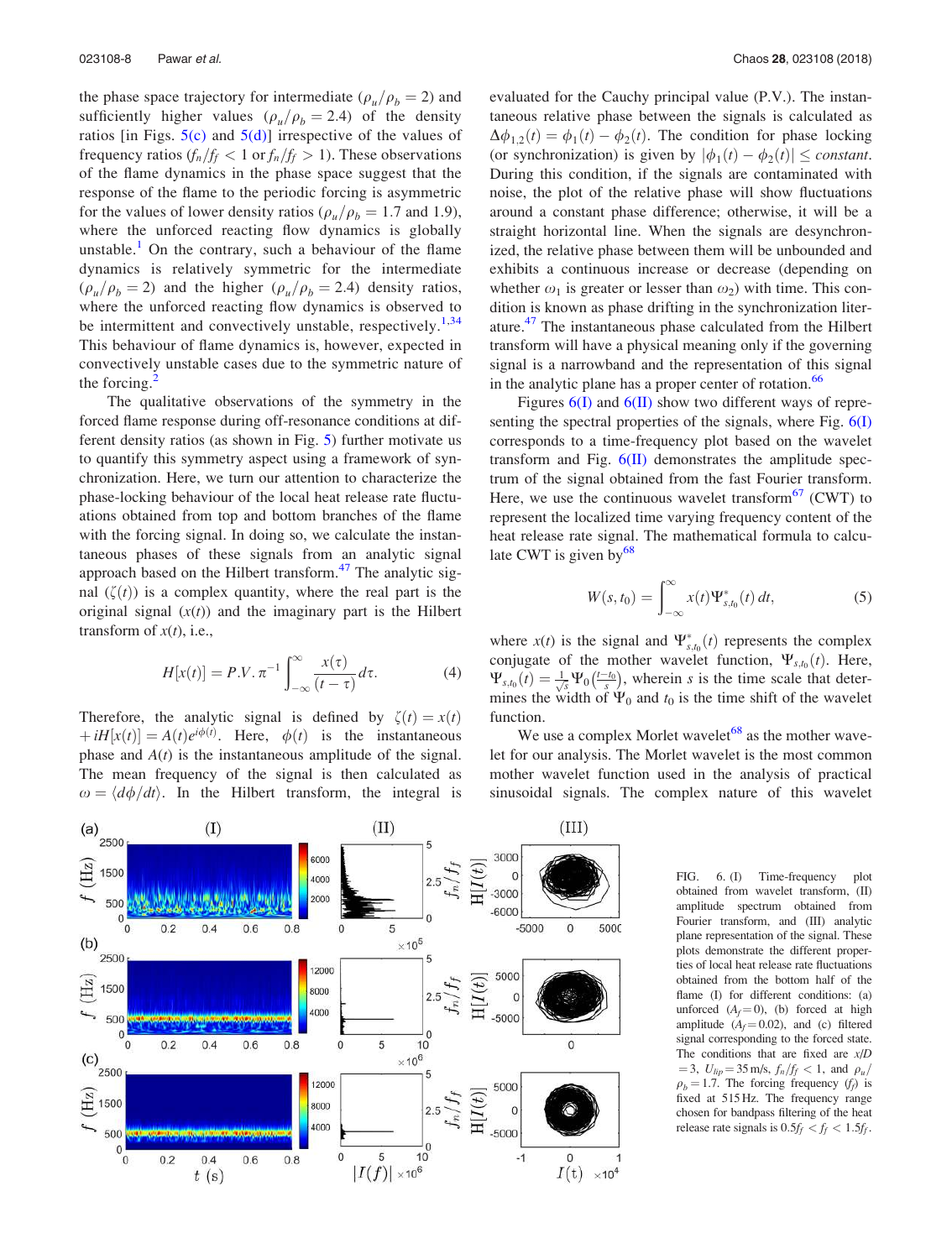further helps in separating the instantaneous phase and amplitude information from the signal, which is not feasible with the real-valued wavelet functions. The mathematical form of the Morlet wavelet can be given as

$$
\Psi_0(\eta) = \frac{1}{\sqrt[4]{\pi}} \exp(j\omega_0 \eta) \exp(-\eta^2/2),\tag{6}
$$

where  $\omega_0$  is a wavenumber and  $\eta$  is a non-dimensional time parameter. The smallest value of the scale  $(s_0)$  is chosen as the integer multiples of  $dt = 1/$ (sampling frequency), and the largest value of the scale is chosen as  $J = \delta_j^{-1}$  $\log_2(N\delta t/s_0)$ . Thus, the variation of the scale of the Morlet wavelet is given by  $s_j = s_0 2^{j \delta_j}$ , where  $j = 0, 1, 2, \dots, J$ . The parameters of the wavelet which are considered fixed are  $\omega_0 = 6$ ,  $s_0 = 2dt$ , and  $\delta_i = 0.5$ .

The spectral properties of the unforced local heat release rate fluctuations obtained from the bottom half of the flame are shown in Figs.  $6(a-I)$  and  $6(a-II)$ . These plots suggest that the heat release rate fluctuations observed during the unforced state are broadband. This wide distribution of frequencies is further reflected in the representation of the signal in its analytic plane (plot between  $I(t)$  and  $H[I(t)]$ ). In such a plane [Fig.  $6(a-III)$ ], the behaviour of the trajectory is seemingly irregular exhibiting multiple centers of rotations about its origin. In Figs.  $6(b-I)$  and  $6(b-II)$ , the spectral properties of *I* corresponding to the situation of high amplitude forcing  $(A_f = 0.02)$  are shown. When the amplitude of forcing is sufficiently large (observed as a sharp amplitude peak in the frequency spectrum), the spectral properties of the unforced signal get organized around the forcing frequency [as shown in Fig.  $6(b-1)$ ]. Even though the signal is forced at high amplitude [see Fig.  $6(b-H)$ ], the analytical plane corresponding to this signal [Fig. 6(b-III)] still shows multiple centers of rotation, which results in an improper definition of the instantaneous phase of the signal.

The application of filtering to the heat released rate signals within a frequency band of  $0.5f_f < f_f < 1.5f_f$  removes the multiple centers of rotation in the analytic plane. We note that the interpretation of synchronization behaviour of the forcing signal with that of the heat release rate fluctuations is sensitive to the size of the frequency band. The change in the frequency range might lead to additional phase slips in the relative phase plot of the two signals. Here, the phase slip is related to an increase in the value of the unwrapped relative phase of the signals by integer multiples of  $2\pi$ . Figures 6(c-I) and 6(c-II) depict the spectral properties of the bandpass signal. Bandpass filtering removes the noisy fluctuations associated with low and high frequency components (outside the selected frequency band) present in the signal. The removal of such frequencies smoothens the signal. The effect of filtering is clearly reflected in the representation of the signal in the analytic plane, where the plot [see Fig.  $6(c-III)$ ] shows a clear center of rotation, thus enabling a proper definition of the phase in the signal.

The synchronization behaviour of the filtered local heat release rate signal  $(I)$  with the forcing signal  $(F)$  is examined by computing the instantaneous phase difference  $[\Delta \phi_{F,I}(t)]$  $\phi_F(t) - \phi_I(t)$  between them. The effect of external forcing

on the top and bottom branches of the flame is analyzed for three different conditions of the frequency ratios as (i)  $f_n < f_f$ , (ii)  $f_n \approx f_f$ , and (iii)  $f_n > f_f$  at a constant value of the forcing amplitude  $(A_f = 0.02)$ . This investigation is necessary to quantitatively detect the aspect of symmetry in the response dynamics obtained from both branches of the flame to the external forcing, as shown qualitatively in Fig. 5. Furthermore, we compare such a behaviour of the forced flame response for two different conditions of the density ratios, i.e.,  $\rho_u/\rho_b = 1.9$  and 3.2. The density ratios are chosen such that the low density ratio ( $\rho_u/\rho_b = 1.9$ ) and high density ratio ( $\rho$ <sub>*u*</sub>/ $\rho$ <sub>*b*</sub> = 3.2) correspond to the globally unstable and convectively unstable modes, respectively.<sup>1</sup>

The quantitative analysis of the response of the top and bottom branches of the flames to the forcing, calculated in terms of the instantaneous phase difference, is shown in Fig. 7. We note that the heat release rate fluctuations obtained from the top branch of the flame exhibit phase drifting behaviour [see Fig.  $7(a)$ ], whereas that corresponding to the bottom branch of the flame is perfectly phase-locked with the forcing signal [see Fig.  $7(b)$ ]. The increasing trend in the plot of the instantaneous relative phase [Fig.  $7(a)$ ] suggests that the mean frequency  $(f_n)$  of the heat release rate fluctuations is lesser than the forcing frequency, i.e.,  $f_n/f_f < 1$ . Here, the phase difference is calculated between the instantaneous phases of the forcing signal with that of the natural oscillations of the local heat release rate in the flame. When the value of flow velocity is such that  $f_n/f_f \approx 1$  [Figs. 7(c) and  $(d)$ ], we witness the perfect locking of the instantaneous phases of the signals obtained from both branches of the flame with the forcing signal. Conversely, when  $f_n/f_f > 1$ , we observe the switching of phase locking behaviour of the heat release rate fluctuations from the bottom to the top branch of the flame. In this condition, we observe that the top branch of the flame is perfectly phase-locked with the forcing [Fig.  $7(e)$ ], while the bottom branch of the flame shows a phase drifting behavior [Fig.  $7(f)$ ]. The decreasing trend of the instantaneous relative phases in the plot further validates the condition of  $f_n/f_f > 1$  [see Fig. 7(f)]. This suggests that the response of two branches of the flames to the symmetric longitudinal forcing is asymmetric during offresonance conditions of the frequency ratios, for the case of low density ratios. In such a situation, external forcing sheds synchronized vortices from the (bottom or top) lip of the bluff body, depending on whether  $f_n/f_f < 1$  or  $f_n/f_f > 1$ , respectively.

Figure 8 shows the temporal variation of the instantaneous phase difference of the local heat release rate fluctuations obtained from the top and bottom branches of the flame with the forcing signal, for three different conditions of the frequency ratios, i.e.,  $f_n/f_f < 1$  [Figs. 8(a) and 8(b)],  $f_n/f_f \approx$ 1 [Figs. 8(c) and 8(d)], and  $f_n/f_f > 1$  [Figs. 8(e) and 8(f)]. We notice that, during all conditions of the frequency ratios, the instantaneous phase difference of the heat release rate fluctuations of both branches of the flame displays a perfect phase locking with the forcing signal. This observation of the relative phase further suggests that the effect of forcing is nearly symmetric on both branches of the flame during the high density ratio case. Thus, in the case of high density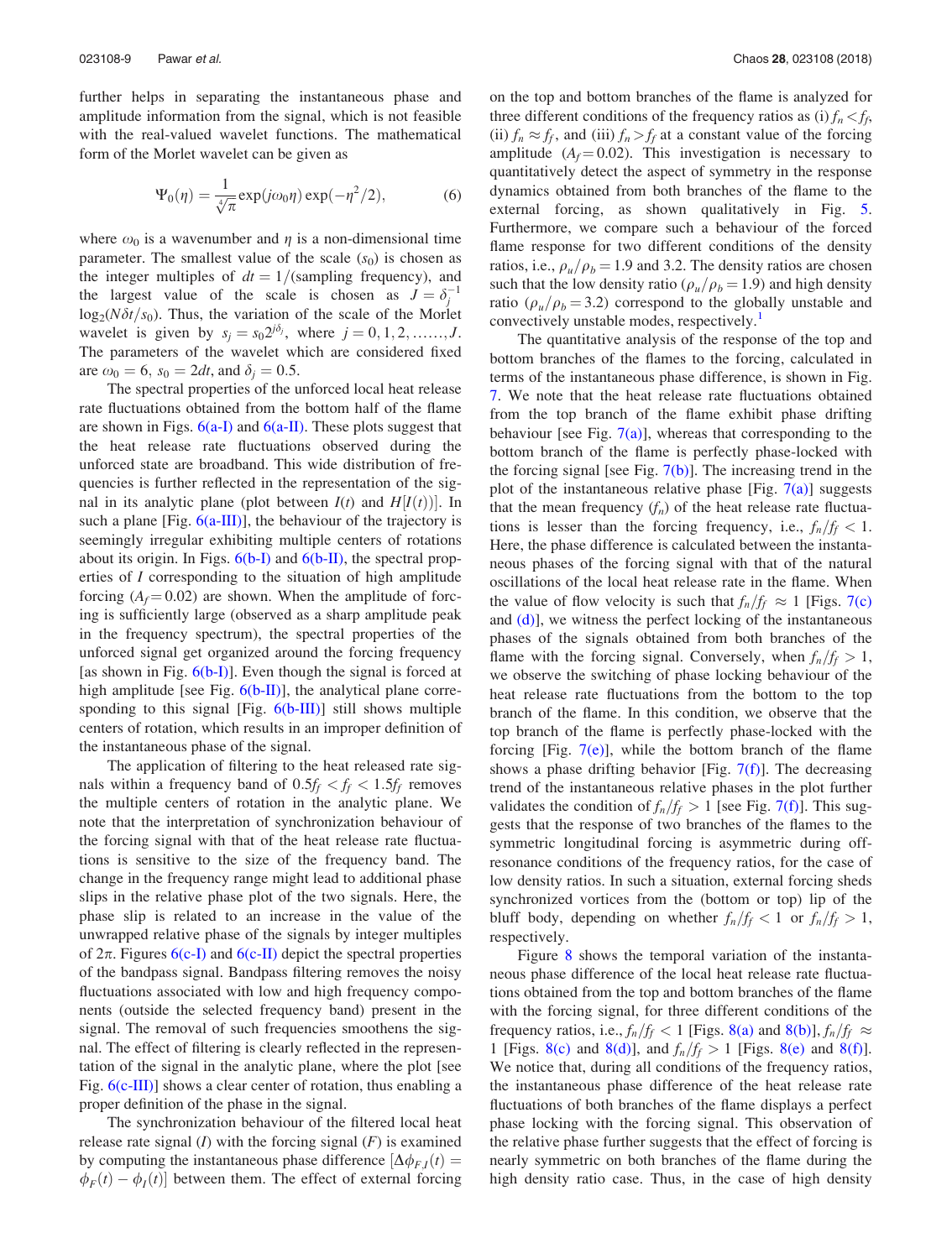

FIG. 7. The temporal variation of the relative phase of local heat release rate fluctuations obtained from the top and bottom branches of the flame with the external forcing for a low density case. The test conditions correspond to three values of the forcing frequency such that (a) and (b)  $f_n/f_f < 1$  ( $U_{lip} = 35$  m/s), (c) and (d)  $f_n/f_f \approx 1$  ( $U_{lip} = 41$  m/s), and (e) and (f)  $f_n/f_f > 1$  ( $U_{lip} = 46$  m/s). The parameters that are maintained constant are  $x/D = 3$ ,  $\rho_u / \rho_b = 1.9$ , and  $A_f = 0.02$ .

ratios, forcing simultaneously sheds a synchronized pair of vortices at the forcing frequency from the lip of both sides of the bluff body.

The low density ratio wakes, where the flow is globally unstable, exhibit a stronger sensitivity to the frequency ratio  $(f_n/f_f)$ . We notice that, when the density ratio is low (Fig. 7), the maximum amplitude of the acoustic perturbations considered in the present study is insufficient to simultaneously synchronize the heat release rate fluctuations obtained from

both branches of the flame with the forcing signal. Conversely, for the case of high density ratios (Fig. 8), this value of the forcing amplitude is sufficiently high to synchronize the instantaneous phases of the heat release rate fluctuations obtained from both branches of the flame with the forcing signal. Previous studies<sup>2,44</sup> on the same experimental dataset have not noticed the sensitivity of the low density ratio flame asymmetry to  $f_n/f_f$ . Specifically, the asymmetry exhibits phase synchronization of the bottom flame branch



FIG. 8. The temporal variation of the relative phase of the local heat release rate fluctuations obtained from top and bottom branches of the flame with the external forcing for a high density case. The test conditions correspond to three values of the forcing frequency such that (a) and (b)  $f_n/f_f < 1$  $(U_{lip} = 24 \text{ m/s})$ , (c) and (d)  $f_n/f_f \approx 1$  $(U_{lip} = 41 \text{ m/s})$ , and (e) and (f)  $f_n/f_f >$ 1 ( $U_{lip} = 44$  m/s). The parameters that are maintained constant are  $x/D = 3$ ,  $\rho_u/\rho_b = 3.2$ , and  $A_f = 0.02$ .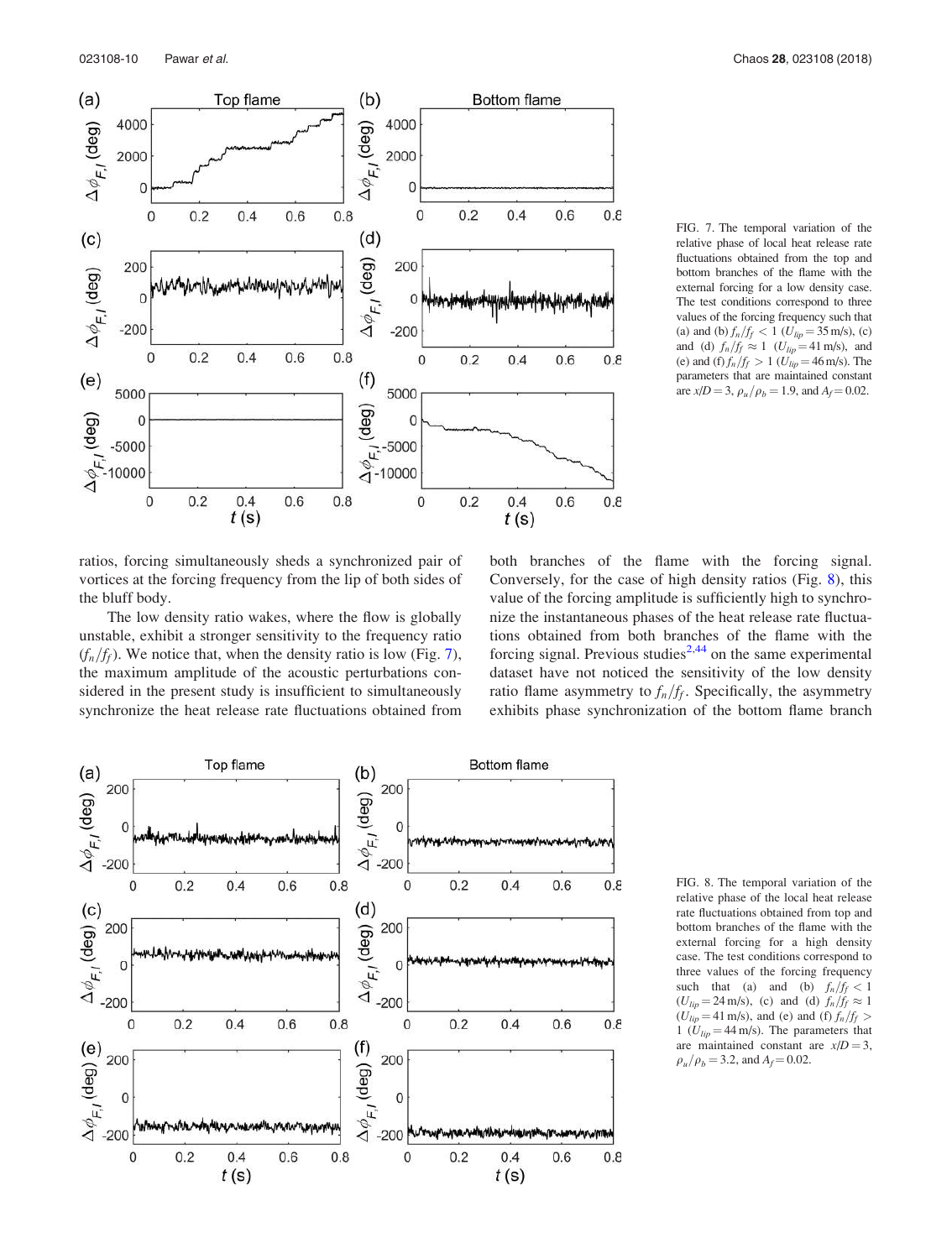when  $f_n/f_f < 1$  and phase synchronization of the top flame branch when  $f_n/f_f > 1$ .

In the case of intermediate density ratios, i.e.,  $\rho_u/\rho_b = 2$ or 2.2, we notice a perfect phase locking of top and bottom branches of the flame with the forcing signal, irrespective of whether  $f_n/f_f < 1$  or  $f_n/f_f > 1$ . The results for these density ratios are similar to that observed for the high density ratio case ( $\rho_{\mu}/\rho_{\rm b} = 3.2$ ), as shown in Fig. 8. Emerson and Lieuwen<sup>1</sup> and Suresha *et al.*<sup>34</sup> have reported the presence of intermittency during  $\rho_{\mu}/\rho_{\text{b}} = 2$  and showed that the features of such intermittent oscillations vanish at  $\rho_u/\rho_b = 2.4$ . Intermittency, here, refers to the apparently random switching of the flow dynamics from a region of convectively unstable (features of a high density ratio) to a globally unstable (features of a low density ratio) mode of oscillations. Thus, during  $\rho_u/\rho_b = 2$ , we expect that the phase-locking behaviour of the top and bottom branches of the flame will have features that are observed in Figs. 7 and 8 for different conditions of the frequency ratios. That is, when the intermittent flow dynamics exhibit a globally unstable behavior, an asymmetry in the phase locking behaviour of both branches of the flame is expected to occur. Conversely, when the intermittent flow dynamics exhibit a convectively unstable behavior, the perfect phase locking of both branches of the flame is expected to happen. However, we do not observe such features at this density ratio or at the other intermediate density ratio of  $\rho_u/\rho_b = 2.2$ . This might be because the maximum amplitude of forcing used in all the experiments is high enough to diminish such expected features of the phase dynamics during intermediate density ratios and responsible for the entrainment of the phases of both branches of the flame with the forcing signal.

### C. Characterization of phase-locking behavior between top and bottom branches of the flame

We now move our attention to investigate the phase locking behaviour between the heat release rate signals obtained from the top and bottom branches of the flame. This analysis, in turn, helps in quantifying the relative phase between the vortices that are shed from the top and bottom sides of the bluff body during a high Reynolds number flow condition. This also helps in identifying the kind of vortex shedding pattern (sinuous or varicose) exhibited by the bluff body wake at a given density ratio. During the sinuous type of vortex shedding, both branches of the flame move in the same direction such that the relative phase between the oscillations of their edges is close to  $0^{\circ}$  or the relative phase between the fluctuations of their local heat release rate is close to 180°. The opposite happens for the varicose mode of vortex shedding.<sup>2</sup> Figure 9 shows the temporal variation of the phase difference between the heat release rate fluctuations obtained from the top and bottom branches of the flame for different density ratios. The flow velocity (hence, the mean frequency of natural oscillations of the flame) and the amplitude of forcing are maintained constant at  $U_{lip} = 41$  m/s and  $A_f = 0.02$ , respectively. The choice of  $U_{lip}$  is such that the mean frequency of the unforced natural oscillations in the local heat release rate fluctuations is nearly the same as the frequency of the external forcing (i.e.,  $f_n/f_f \approx 1$ ).

In order to detect synchrony between the heat release rate signals of the top and the bottom branches of the flame, we compute the instantaneous phase difference between them [i.e.,  $\Delta \phi_{T,B}(t) = \phi_T(t) - \phi_B(t)$ , where *T* and *B* correspond to the top and the bottom branches of the flame, respectively]. We notice that for  $A_f = 0.02$ , as the forcing amplitude is sufficiently high and since  $f_n/f_f \approx 1$ , the instantaneous phases of the heat release rate fluctuations obtained from both branches of the flame are perfectly phase locked. This phase locking is confirmed from the fluctuations of the relative phase of these signals around a constant phase shift [refer to insets of Figs.  $9(a) - 9(c)$ ]. In Figs.  $9(a) - 9(c)$ , we plot the histogram of the relative phase wrapped in the interval of  $-180^\circ$  to  $+180^\circ$ . We observe that, for the case of low density



FIG. 9. (a)–(c) The distribution and the temporal variation (in insets) of the instantaneous phase difference between the signals of heat release rate fluctuations obtained from top and bottom branches of the flame for three different conditions of density ratios as  $\rho_u/\rho_b = 1.9, 2.5$ , and 3.2, respectively. (d) The plot showing the variation of the mean relative phase angle between the top and bottom branches of a reacting wake with different values of the density ratio, i.e.,  $\rho_u/\rho_b = 1.9$ , 2, 2.2, 2.4, 2.5, and 3.2. The parameters that are fixed are  $U_{lip} = 41$  m/s,  $f_n/f_f \approx 1$ ,  $A_f = 0.02$ , and  $x/D = 3$ . During  $f_n/f_f \approx 1$ , the flame dynamics is such that both branches of the flame are perfectly the phase locked state with each other [see insets of (a)–(c)].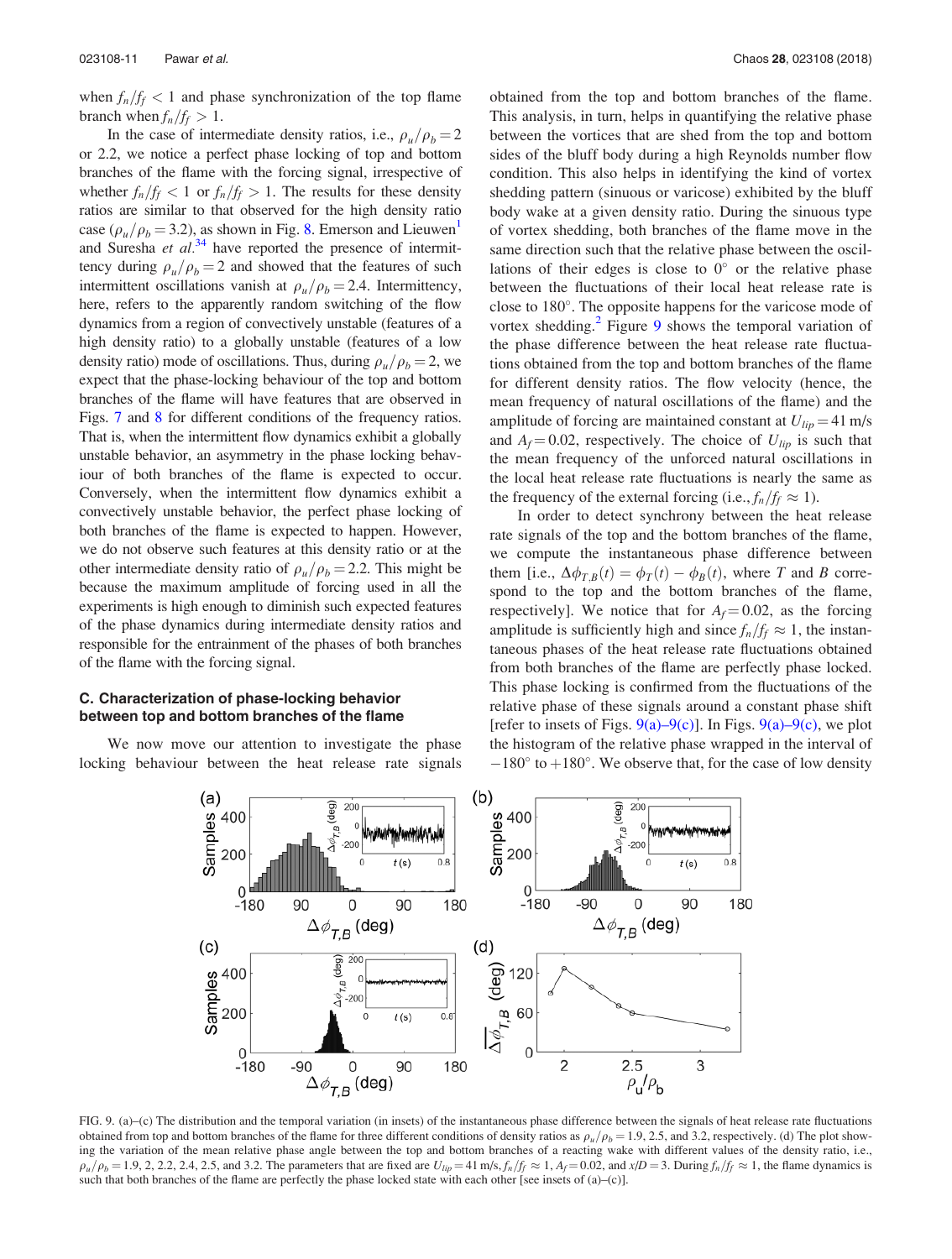ratios [shown in Fig.  $9(a)$ ], the histogram of the relative phase displays a wider distribution, whereas that of the higher density ratio [shown in Fig.  $9(c)$ ] shows a narrower distribution. On the other hand, for an intermediate case of the density ratio [Fig.  $9(b)$ ], the width of the distribution is in between the value observed for the cases of low and high density ratios. The observation of the narrow distribution in the relative phase, for the high density ratio case, demonstrates that the cycle-to-cycle variation of instantaneous phases of the heat release rate fluctuations obtained from both branches of the flame is very low. In contrast, this cycle-to-cycle variation of instantaneous phases of the heat release rate signals is high during the low density ratio case. This further supports the observation that the low density ratio flames are less receptive to external forcing than high density ratio flames.<sup>27</sup>

Figure  $9(d)$  shows the variation in the mean phase difference  $\left(\overline{\Delta\phi} = \frac{1}{N} \sum_{i=1}^{N} \Delta\phi_i\right)$  between the signals of heat release rate fluctuations obtained from the top and bottom branches of the flame, for different values of the density ratios. The value of flow velocity is maintained such that  $f_n/f_f \approx 1$ . We observe that with an increase in the density ratio, the mean relative phase between the top and bottom branches of the flame shows a monotonic decrease after a small initial increase in the plot. This indicates that the increase in the preheating temperature of the reactant mixture changes the relative shedding frequency of the vortex from the top and bottom edges of the bluff body. This change follows the transition of the vortex shedding pattern from the predominantly sinuous (phase difference  $\geq 90^{\circ}$ ) to the predominantly varicose (phase difference  $\leq 90^{\circ}$ ) mode.<sup>2</sup>

Furthermore, we compare the influence of external forcing on the phase locking behaviour of the heat release rate signals obtained from both branches of the flame for different locations along the flame length. In order to do this, we quantify the relative phase between these signals acquired at three different locations of the flame such as  $x/D = 3$ , 5, and 7 for  $\rho_u/\rho_b = 1.9$  [Figs. 10(a)–10(c)] and 3.2 [Figs.  $10(d)-10(f)$ . We notice that, in the near field of the bluff body wake, as shown in Figs.  $10(a)$  and  $10(d)$ , the relative phase shows fluctuations around a constant phase shift (i.e., a perfect phase-locking condition). Nevertheless, as we move away from near field of the bluff body [shown in Figs.  $10(b)$ ,  $10(c)$ ,  $10(e)$ , and  $10(f)$ ], the relative phase shows multiple phase slips depicting the lack of perfect synchronization between these signals. This indicates that the response of the flame dynamics to the external perturbations weakens as we move away from the bluff body location. We notice that the lack of synchrony observed in the flame response is more for the high density ratio case compared to the low density ratio case, as the number of phase slips is more and less for the former and latter cases in the plot of relative phase, respectively. Thus, it is to be noted that the detection of phase locking between the signals obtained from the top and bottom branches of the flame is highly dependent on the choice of the flame location.

Lastly, we examine the variation of recurrence properties such %*RR* and %*DET* of the local heat release rate fluctuations obtained from the top and the bottom branches of the flame, at various distances downstream of the bluff body, for different values of the forcing amplitude. In Fig. 11, we plot the variation of these recurrence measures for the top [Figs.  $11(a)$  and  $11(b)$ ] and the bottom [Figs.  $11(c)$  and 11(d)] sides of the flame separately, when  $\rho_{\mu}/\rho_{\text{b}} = 2$ . We notice the variation in the values of these measures for both sides of the flame with an increase in the forcing amplitudes. For the top side of the flame [Fig. 11(a)], the values of %*RR* display an increasing trend for  $x/D = 3$ , 4, and 5, and this remains nearly the same for  $x/D = 6, 7$ , with an increase in the forcing amplitude, whereas, in Fig.  $11(b)$ , we notice a continuous increase in the values of %*DET* with the forcing amplitude for all locations along the flame length. Furthermore, the value of %*DET* is observed to decrease at a particular forcing amplitude with the increase in the distance



FIG. 10. The plots of the relative phase between the local heat release rate fluctuations obtained from the top and bottom branches of the flame at three different locations along the flame length as  $x/D = 3$ , 5, and 7, for two different values of the density ratios (a)–(c)  $\rho_u/\rho_b = 1.9$  and (d)–(f)  $\rho_u/\rho_b = 3.2$ . The parameters that are fixed are  $U_{lip} = 41 \text{ m/s}, f_n/f_f \approx 1$ , and  $A_f = 0.02$ .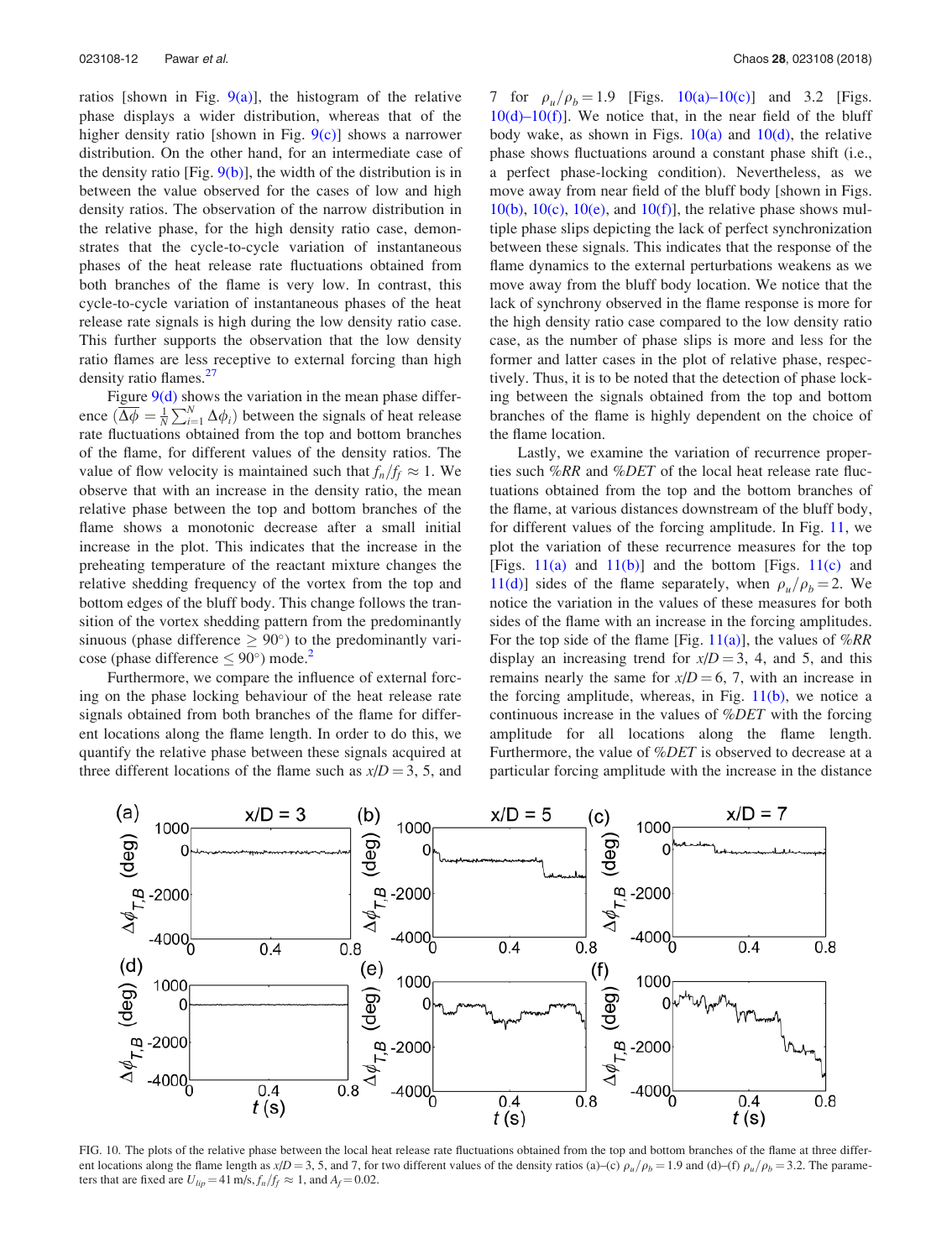

FIG. 11. The variation of recurrence quantities %*RR* and %*DET* for (a) and (b) top and (c) and (d) bottom sides of the flame with different values of forcing amplitudes obtained at various locations along the flame length. The flame distances are  $x/D = 3, 4, 5, 6,$  and 7, and the forcing amplitude values are  $A_f = 0$ , 0.005, 0.01, 0.015, and 0.02. The conditions that are fixed are  $\rho_u/\rho_b$  $= 2, U_{lip} = 40 \text{ m/s, and } f_n/f_f \approx 1.$ 

along the flame length. This reasserts that the response of oscillations in the top side of the flame to the forcing decreases (hence, there is a decrease in the periodicity of oscillations) as we move away from the bluff body location. The opposite behaviour is observed in the oscillations of bottom side of the flame, where we notice a near collapse of all the plots of recurrence measures, %*RR* [Fig. 11(c)] and %*DET* [Fig. 11(d)], obtained for different locations along the flame length with an increase in the forcing amplitude. This suggests that the response of forcing is nearly the same along the length of the bottom side of the flame. The application of forcing periodically sheds vortices from the bluff body; however, the persistence of these vortices along the flame length is asymmetric for both sides of the bluff body. In particular, at the density ratio of 2 and when the frequency ratio is such that  $f_n/f_f \approx 1$ , we observe that the structures shed from the top side of the bluff body lose coherence faster than those shed from the bottom side. Thus, even though the application of external forcing is symmetric in the system, the response of the system dynamics to the forcing may not be always symmetric and is highly dependent on the various factors such as the geometry of the system and conditions of the underlying hydrodynamic field and those of the external forcing.

#### IV. CONCLUSIONS

This paper describes the study of the forced response of a longitudinally excited reacting wake for different density and excitation frequency ratios. By using tools from nonlinear dynamics, we show that the dynamics of the local heat release rate fluctuations during the unforced state have low determinism, and the value of this determinism gradually increases with an increase in the forcing amplitude. We further characterize the symmetry of forced flame response by computing the instantaneous relative phases of the local heat release rate fluctuations obtained from the top and the bottom branches of the flame with the forcing signal. We observe that, for the low density ratio case, when  $f_n < f_f$ , the bottom branch of the flame exhibits more receptivity to forcing and gets easily phase-locked. In contrast, the top branch of the flame oscillations displays a weak response to forcing and does not get phase-locked with the forcing signal. The reverse happens when  $f_n > f_f$ , i.e., the top branch of the flame oscillations shows a perfect phase-locking with forcing and not the bottom branch of the flame oscillations. In the case of high density ratios, the effect of forcing is nearly the same for all conditions of forcing  $(f_f \leq f_n)$  or  $f_f \geq f_n$ , where both (top and bottom) branches of the flame show a perfect phaselocking with the forcing signal. This observation is explored in detail in Ref. 2 from the viewpoint hydrodynamics and is characterized here using a dynamical systems theory.

By comparing the instantaneous phase difference between the top and bottom branches of the flame, when  $f_f \approx f_n$ , we notice that the mean phase difference between the top and bottom branches of the flame decreases from a high value close to  $130^\circ$  to a low value close to  $35^\circ$  with an increase in the density ratio. This results in the transition of the vortex shedding pattern from a sinuous (predominantly asymmetric) to a varicose (predominantly symmetric) mode. The distribution of the relative phase between the top and bottom branches of the flame is narrower for the high density ratio case, as compared to the broader distribution observed for the low density ratio case. This suggests that the globally unstable low density ratio reacting wakes are more resistant to the harmonic forcing than the high density ratio convectively unstable reacting wakes as the correlation in phases between the signals is weaker for the former and stronger for the latter.

#### ACKNOWLEDGMENTS

S. A. Pawar and R. I. Sujith are thankful to the Indian Institute of Technology Madras (IITM) and Office of Naval Research Global (ONRG) for their financial support.